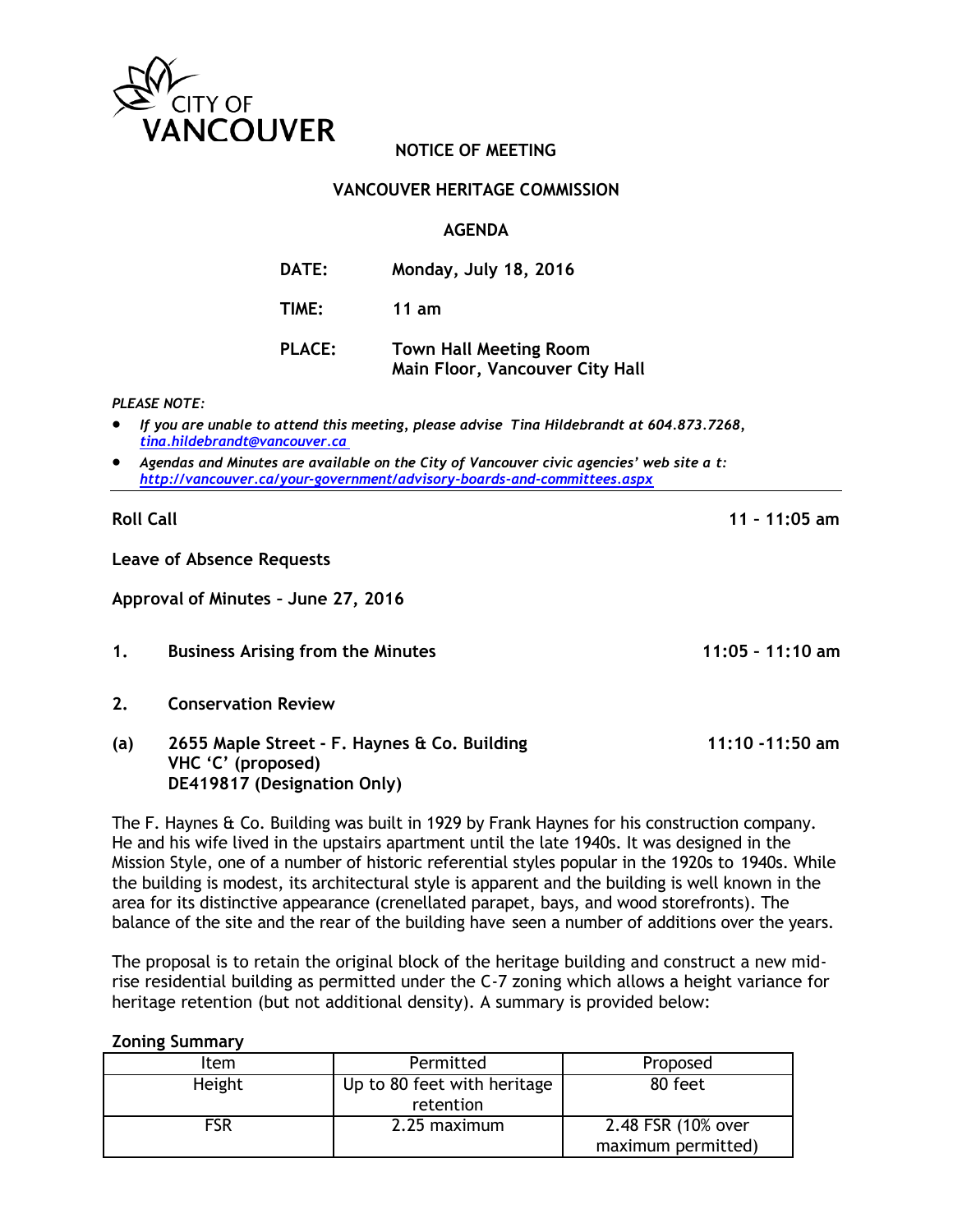The SoS is being reviewed by the SoS Subcommittee on July 11, 2016. The recommendations of the Subcommittee will be reported at the July 18<sup>th</sup> meeting.

| Issues:      | Conservation of the heritage building     |
|--------------|-------------------------------------------|
| Applicant:   | Tim Ankenman, Ankenman Marchand Architect |
| Staff:       | James Boldt                               |
| Attachments: | <b>Drawings</b><br>SoS                    |

**(b) 1819 West 15th Avenue – Hatch House 11:50 am – 12:30 pm VHR 'C' DE419411 (Designation only)**

Constructed for William C. Hatch House in 1912-13, the existing heritage building, which is listed on the Vancouver Heritage Register in the 'C' category, is a two and a half storey wood frame, shingle clad side-gabled craftsman style house located in the Kitsilano / Fairview neighbourhood. It was built a block away from the Talton Place subdivision which included the blocks from West  $16<sup>th</sup>$  Avenue to West  $13<sup>th</sup>$  Avenue, and extending from Arbutus Street to Cypress Street. Talton Place was the first development in Vancouver to provide planned streetscapes, landscaped lots, and partially prefabricated components. The land was chosen for its proximity to the Shaughnessy Heights area and the houses in the subdivision were intended to be upscale. Many of the houses around Talton Place, such as the Hatch House, were likely designed to reflect the presumed prestige of buildings in Talton Place.

The application proposes to retain and rehabilitate and protect the house and construct a new infill building at the rear of the property in exchange for a 10% increase in permitted density. The current zoning is RT-8 which allows up to 0.75 FSR, and the proposal is for 0.83 FSR. An HRA is not required but heritage designation (protection) is being sought as a condition of approval.

In October, 2015, the sub-committee reviewed the SOS and register evaluation and on October 26<sup>th</sup> the Commission resolved that the SOS be referred back to the consultants for revisions and, where necessary, to complete revisions to the Vancouver Heritage Register Evaluation.

| <b>Issues:</b> | Overall proposal and rehabilitation<br>Compatibility of new development |  |
|----------------|-------------------------------------------------------------------------|--|
| Applicant:     | Dee Spencer, Terra Firma Design                                         |  |
| Staff:         | James Boldt, Heritage Planner                                           |  |
| Attachments:   | <b>Drawings</b><br>SoS and Conservation Plan                            |  |